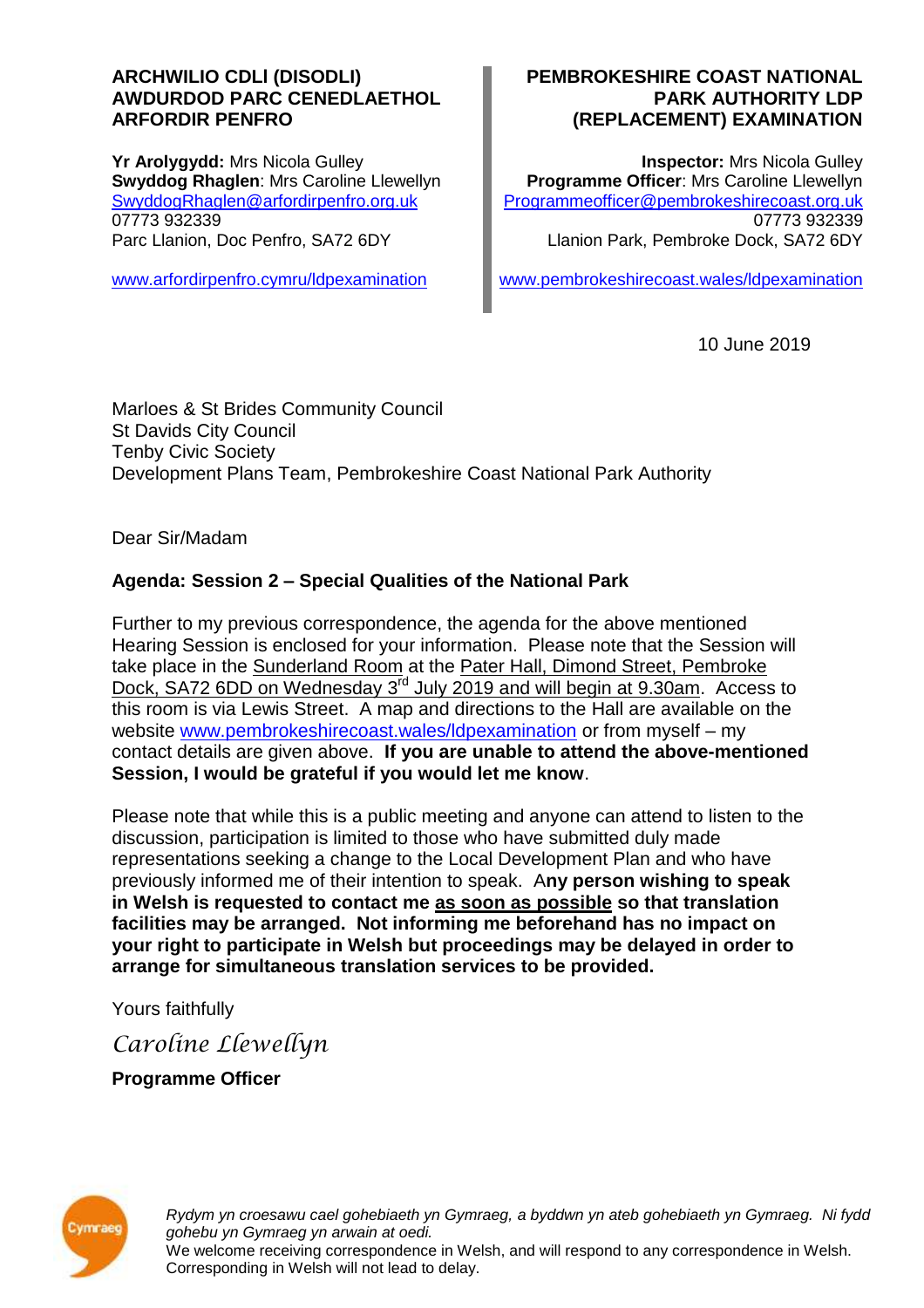#### **Agenda: Session 2 – Special Qualities of the National Park Wednesday 3 July 2019 at 9.30am Sunderland Room, Pater Hall, Pembroke Dock**

*Key Issue: Does the Plan provide a framework for the management of the Special Qualities of the National Park that is soundly based, justified and consistent with the requirements of national policy?*

## **1. Introduction**

### **2. Procedural Matters**

### **3. Questions**

*Special Qualities of the National Park*

1. Does Policy 8 provide adequate protection for the Special Qualities of the National Park, and is it founded on robust evidence?

- a) Is the policy consistent with the requirements of other legislation and national planning policy?
- b) Are the requirements of Policy 8(e) clear and does it provide an appropriate framework for managing the impact of development on the National Park's ecosystems?

2. Is the framework for assessing and managing the impact of light pollution contained in Policy 9 clear and consistent with national policy?

### *Nature Conservation*

3. Does the Plan provide an appropriate level of protection for statutory and nonstatutory sites of biodiversity, nature conservation and geological importance?

- a) Are Policies 10, 11, 12 and 13 consistent with the requirements of national planning policy and other legislation?
- b) Does Policy 12 provide an appropriate policy framework for assessing and managing the impact of development proposals on Local Sites of Nature Conservation or Geological Importance, are the designations contained in the policy identified in the Plan and annotated on the Proposals Map?
- c) Does Policy 13 provide an appropriate policy framework for assessing and managing the impact of development proposals on biodiversity?

## *Welsh Language*

4. Does the Plan's strategy adequately safeguard the interests of the Welsh language?

- a) How have the settlements identified in paragraph 4.80 been defined, and should they be included in Policy 14?
- b) To what scale of development do the requirements of Policy 14 apply?
- c) What type of mitigation measures are appropriate in the National Park?